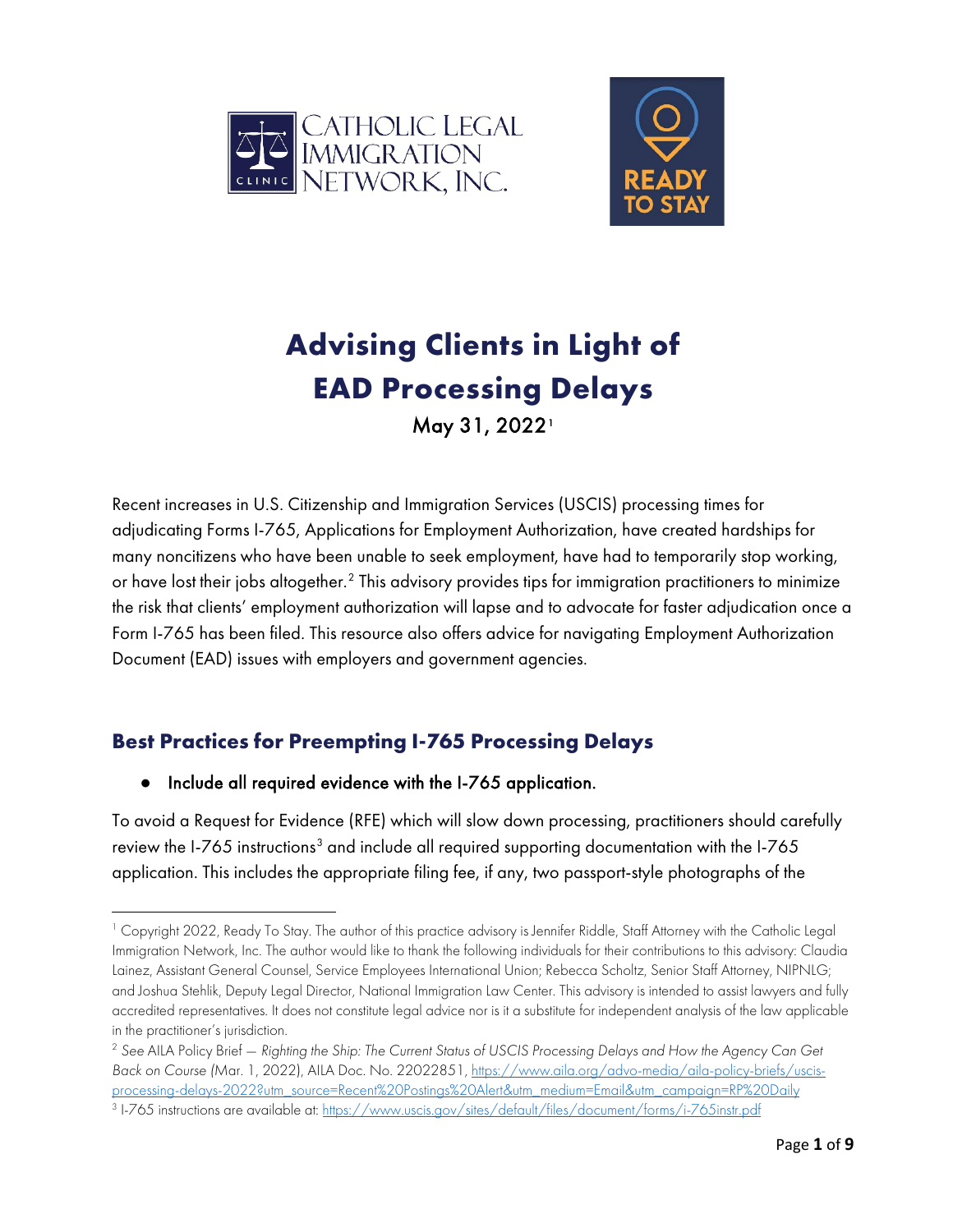applicant, and a copy of the applicant's last EAD, if applicable. Those applying for an initial EAD must also submit a copy of a government-issued identity document, such as a passport. The I-765 instructions also list additional required evidence for specific eligibility categories. Any foreign language documents must be accompanied by a full English translation and the required translator's certification.

If an applicant cannot obtain a required document, the I-765 instructions allow them instead to provide secondary evidence. If secondary evidence does not exist or is unavailable, applicants must demonstrate both the unavailability of the required document and the relevant secondary evidence and submit two or more sworn affidavits by individuals with direct knowledge of the event and circumstances.[4](#page-1-0) For example, an initial EAD applicant who is unable to provide a government-issued identity document such as a passport, birth certificate or national identity document might provide as secondary evidence church or school records pertaining to their identity. $^5$  $^5$ 

Practitioners should be sure to file standalone I-765 applications (EAD applications not being submitted with another application) at the appropriate location to avoid processing delays. $^{\circ}$ 

#### ● File EAD renewal applications in a timely manner.

Given long I-765 processing times, clients should file renewal applications well in advance of the expiration date of their current EAD. Practitioners may consider using a calendar system to generate reminders seven months before the expiration of a client's current EAD, since USCIS guidance states that renewal applications should be filed when an EAD is within 180 days of its expiration date. $^7$  $^7$ Practitioners should also advise clients to contact them seven months before the EAD's expiration to start the renewal process. Practitioners can then prepare the renewal application and have it ready to file 180 days before the current EAD will expire.

#### ● Educate clients and employers about the 540-day auto-extension for certain EAD renewals.

In the past, USCIS automatically extended certain categories of EADs for up to 180 days beyond their expiration date when the noncitizen timely filed a renewal application. Effective May 4, 2022, the Department of Homeland Security (DHS) temporarily amended existing regulations to increase the

<span id="page-1-1"></span><span id="page-1-0"></span><sup>&</sup>lt;sup>4</sup> Id.<br><sup>5</sup> See USCIS Policy Manual, Vol. 7, Pt. A, Ch. 4, <u>https://www.uscis.gov/policy-manual/volume-7-part-a-chapter-4</u><br><sup>6</sup> Filing locations are provided at: <u>https://www.uscis.gov/i-765-addresses</u>.<br><sup>7</sup> See USCIS, Emplo

<span id="page-1-2"></span>

<span id="page-1-3"></span>[processes-and-procedures/employment-authorization-document](https://www.uscis.gov/%E2%80%8Bgreen-card/%E2%80%8Bgreen-card-processes-and-procedures/%E2%80%8Bemployment-authorization-document) (last updated Feb. 11, 2022).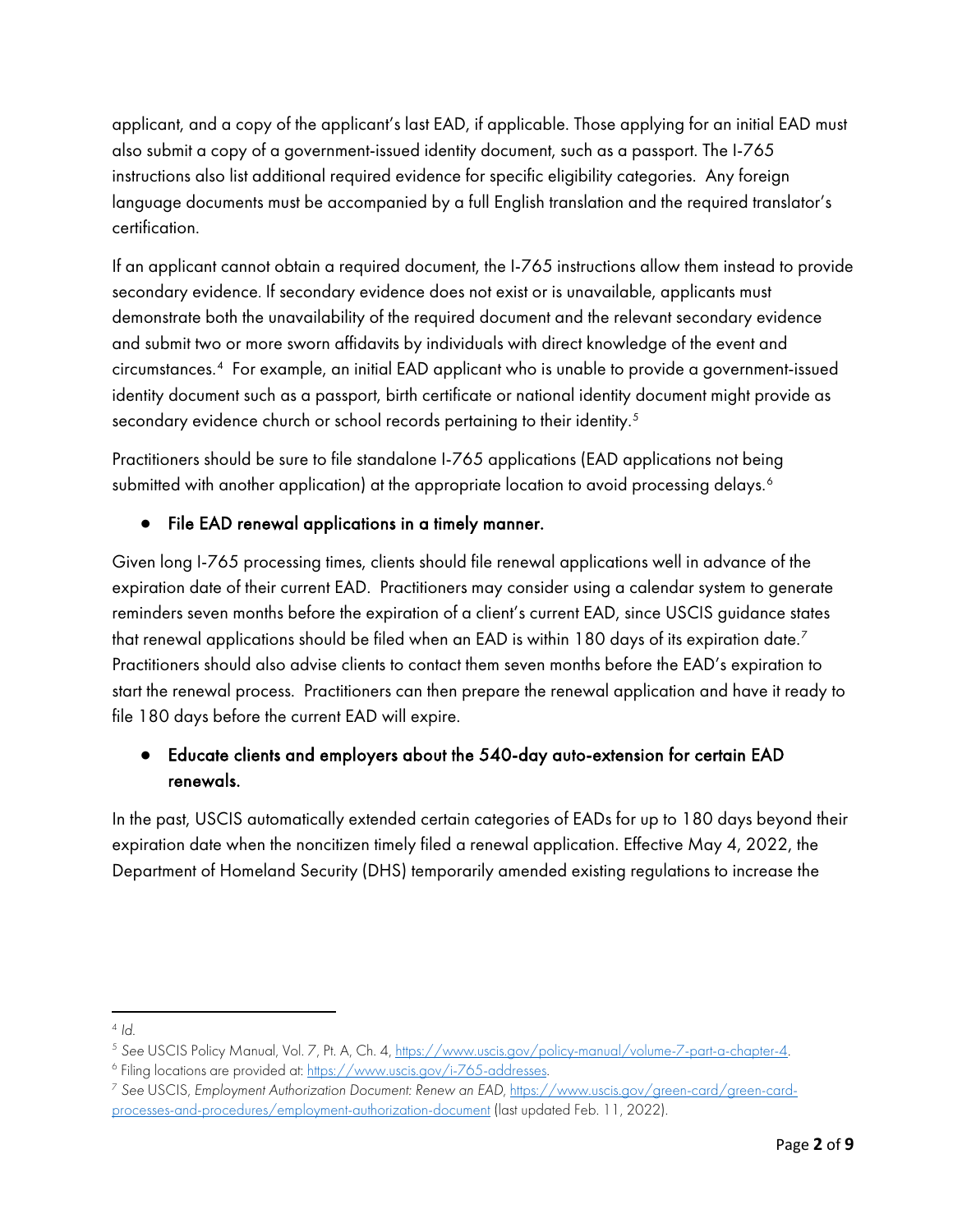automatic extension period from up to 180 days to up to 540 days from the expiration date of the expiring EAD. [8](#page-2-0) The following renewal applicants are eligible for an automatic extension:

- Asylees and refugees:  $(a)(3)$  and  $(a)(5)$
- Asylum applicants: (c)(8)
- $\bullet$  TPS recipients:  $(a)(12)$
- Applicants for initial TPS who have established a prima facie case and are eligible for an EAD as a "temporary treatment benefit": (c)(19)
- Adjustment of status applicants: (c)(9)
- Registry applicants:  $(c)(16)$
- Legalization, LIFE Legalization and SAW applicants: (c)(20), (c)(22), and (c)(24)
- VAWA self-petitioners: (c)(31)
- Individuals granted withholding of deportation or removal: (a)(10)
- Applicants for suspension of deportation and cancellation of removal, including NACARA cancellation: (c)(10)
- Citizens of Micronesia, Marshall Islands, or Palau: (a)(8)
- $\bullet$  N-8 and N-9 nonimmigrants:  $(a)(7)$
- Certain spouses of H-1B, E, and L-1 nonimmigrants: (c)(26), (a)(17), and (a)(18)

For the applicant's existing EAD to be automatically extended, they must request a renewal EAD in the same category as the expiring EAD.<sup>[9](#page-2-1)</sup> For TPS beneficiaries, the current EAD and the renewal request may be in either the (a)(12) or (c)(19) categories, but they do not have to match.<sup>[10](#page-2-2)</sup> The temporary increase is available to eligible EAD renewal applicants with I-765s filed:

- before May 4, 2022, and whose 180-day automatic extension has since expired;
- before May 4, 2022, and whose 180-day automatic extension has not yet expired; or
- between May 4, 2022, and Oct. 26, 2023, inclusive of these dates.

The 540-day extension is only a temporary measure. Automatic extensions of EAD validity will revert to the normal 180-day period for any eligible applicant who timely files an I-765 renewal application after Oct. 26, 2023.

<span id="page-2-0"></span><sup>8</sup> *See* Temporary Increase of the Automatic Extension Period of Employment Authorization and Documentation for Certain Renewal Applicants, 87 FR 26614 (May 4, 2022), [https://www.federalregister.gov/documents/2022/05/04/2022-](https://www.federalregister.gov/documents/2022/05/04/2022-09539/temporary-increase-of-the-automatic-extension-period-of-employment-authorization-and-documentation) [09539/temporary-increase-of-the-automatic-extension-period-of-employment-authorization-and-documentation.](https://www.federalregister.gov/documents/2022/05/04/2022-09539/temporary-increase-of-the-automatic-extension-period-of-employment-authorization-and-documentation) 9 Additional details are available at USCIS, *Automatic Employment Authorization Document (EAD) Extension* https://www.uscis.gov/eadautoextend (last updated May 17, 2022).<br><sup>10</sup> See 8 CFR § 274a.13(d)(1)(ii). Note that TPS recipients from certain countries have been provided with an automatic

<span id="page-2-2"></span><span id="page-2-1"></span>extension of their expired EAD by virtue of DHS announcement or publication in the *Federal Register*. *See, e.g.* Continuation of Documentation for Beneficiaries of Temporary Protected Status Designations for El Salvador, Haiti, Nicaragua, Sudan, Honduras, and Nepal, 86 FR 50725 (Sept. 10, 2021), [https://www.federalregister.gov/documents/2021/09/10/2021-](https://www.federalregister.gov/documents/2021/09/10/2021-19617/continuation-of-documentation-for-beneficiaries-of-temporary-protected-status-designations-for-el) [19617/continuation-of-documentation-for-beneficiaries-of-temporary-protected-status-designations-for-el.](https://www.federalregister.gov/documents/2021/09/10/2021-19617/continuation-of-documentation-for-beneficiaries-of-temporary-protected-status-designations-for-el)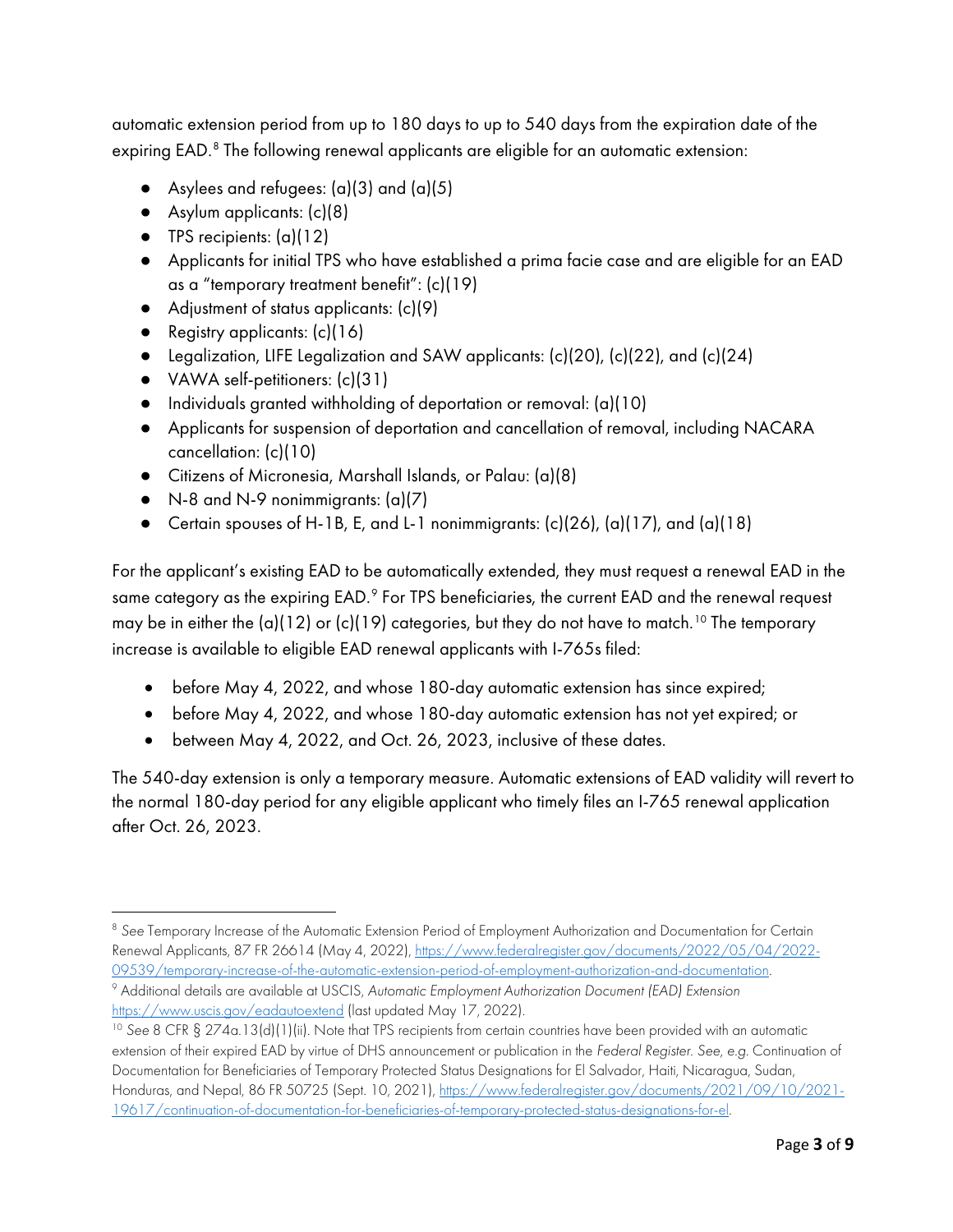Those who qualify for an automatic extension may prove their continued work authorization to employers by showing their expired EAD, along with the Form I-797C, Notice of Action, showing the EAD renewal was filed before the EAD expired and in the same qualifying eligibility category as the expired EAD. USCIS provides more information in its [Handbook for Employers](https://www.uscis.gov/i-9-central/form-i-9-resources/handbook-for-employers-m-274/40-completing-section-2-of-form-i-9/44-automatic-extensions-of-employment-authorization-documents-eads-in-certain-circumstances) (M-274).

### **Strategies for Minimizing I-765 Adjudication Times**

#### ● Qualifying healthcare and childcare workers may request expedited EAD renewals.

Certain healthcare and childcare workers who have an EAD that has expired or will expire within 30 days may request expedited processing of their I-765 renewal application. USCIS initially provided this flexibility only to qualifying healthcare workers assisting public health efforts in response to the COVID-19 pandemic.<sup>[11](#page-3-0)</sup> However, in March 2022, USCIS extended the benefit to also include certain childcare workers, defined as those who "attend to children at schools, businesses, private households, and childcare institutions" and "perform a variety of tasks, such as dressing, feeding, bathing, and overseeing play" (but not preschool teachers or teaching assistants).<sup>[12](#page-3-1)</sup> Eligible applicants can request the expedite by calling the USCIS Contact Center<sup>13</sup> and must be prepared to provide evidence of their profession or current employment as a healthcare or childcare worker.

#### ● Applicants who meet the general USCIS expedite criteria can request expedited processing of an initial or renewal I-765.

USCIS may grant expedite requests<sup>[14](#page-3-3)</sup> on a case-by-case basis if the applicant meets one or more of the following five criteria:

*1. Severe financial loss to a company or person, provided that the urgency is not the result of the applicant's failure to timely file the I-765 or respond to an RFE*

Practitioners should look into whether the client's employer/company might fail, be forced to lay off other staff, or lose a critical contract if USCIS does not expedite the I-765 application. Will the employer's losing the client as a worker result in a loss of critical public benefits or services? Practitioners should obtain a letter from the client's employer explaining the invaluable role the client plays in the organization and the financial impact of losing the client as a worker.

<span id="page-3-0"></span><sup>&</sup>lt;sup>11</sup> For information on who qualifies as a "healthcare worker," see Memorandum from Jen Easterly, Dir., DHS Cybersecurity & Infrastructure Security Agency, "Advisory Memorandum on Ensuring Essential Critical Infrastructure Workers' Ability to Work During the COVID-19 Response,[" at](https://www.cisa.gov/sites/default/files/publications/essential_critical_infrastructure_workforce-guidance_v4.1_508.pdf) 7-9 (Aug. 10, 2021),

<span id="page-3-1"></span>https://www.cisa.gov/sites/default/files/publications/essential\_critical\_infrastructure\_workforce-guidance\_v4.1\_508.pdf.<br><sup>12</sup> See Department of Labor[, Standard Occupational Classification System, C](https://www.bls.gov/soc/2018/major_groups.htm)ode 39-9011 (last modifie

<span id="page-3-2"></span>https://www.bls.gov/soc/2018/major\_groups.htm.<br><sup>13</sup> See USCIS, Contact Center, <u>https://www.uscis.gov/about-us/contact-us</u> (last updated Mar. 17, 2022).

<span id="page-3-3"></span><sup>14</sup> *See* USCIS, How to Make an Expedite Request, [https://www.uscis.gov/forms/filing-guidance/how-to-make-an-expedite](https://www.uscis.gov/forms/filing-guidance/how-to-make-an-expedite-request)[request](https://www.uscis.gov/forms/filing-guidance/how-to-make-an-expedite-request) (last updated Mar. 21, 2022).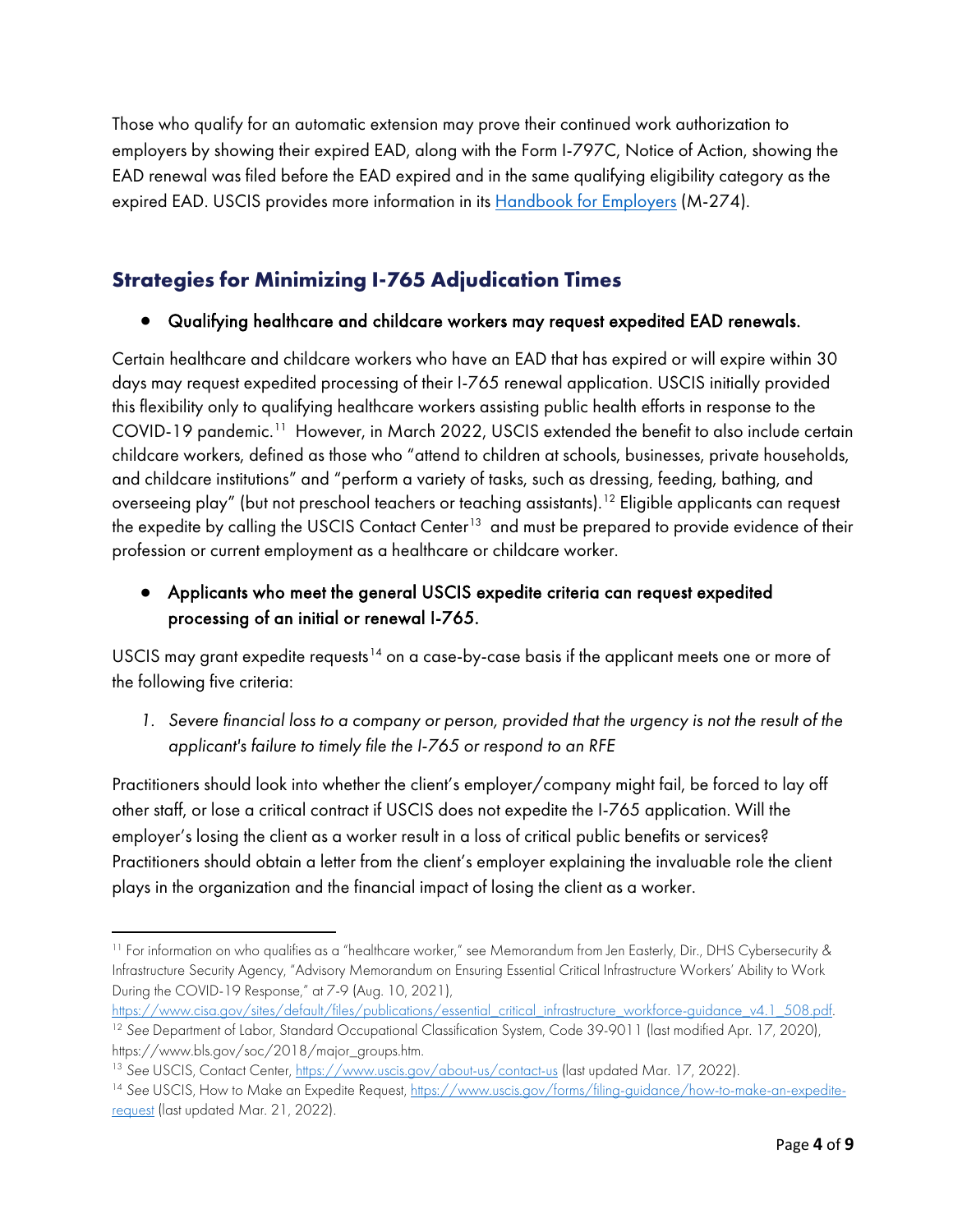While USCIS states that job loss may be sufficient to establish severe financial loss for an individual, its position is that the need for employment authorization by itself, without evidence of other compelling factors, does not warrant expedited adjudication. A worker arguing financial hardship should document their income and expenses and show the impact of job loss on their ability to support themselves and/or family members.

#### *2. Emergencies or urgent humanitarian reasons*

Practitioners should consider whether the need to expedite the I-765 is connected to the client's or a family member's safety, illness, disability, death, critical need for medical treatment, or extreme living conditions. Or is the worker's employment authorization critical in light of the COVID-19 pandemic or another emergency?

*3. Nonprofit organization whose request is in furtherance of the cultural or social interests of the United States*

If the I-765 applicant works for a nonprofit organization, practitioners should determine whether the employer can show that the applicant plays a specific role in furthering the cultural or social interests of the United States, for example, a doctor conducting urgent medical research or a religious worker spearheading a socially impactful project.

*4. U.S. government interests*

To meet this criterion, the I-765 applicant must work for a government agency, including labor and employment agencies, in which a senior official can demonstrate that the need for an EAD "is missioncritical and goes beyond a general need to retain a particular worker or person." Practitioners may be able to show that a victim or witness who is cooperating with a federal, state, or local agency needs employment authorization because the agency is seeking back pay or reinstatement in court proceedings.

*5. Clear USCIS error*

USCIS does not provide an explanation of the clear agency error criterion. One example could be if USCIS erroneously issued a notice of intent to deny or denied an I-765 on the basis that the applicant had applied under the wrong eligibility category when, in fact, he or she had provided the required documentation to establish eligibility for an EAD in that category.

To request expedited processing, EAD applicants or their representative of record should call the USCIS Contact Center at 800-375-5283 or use the "Ask Emma" feature on uscis.gov and provide their I-765 receipt number. The "Ask Emma" feature functions as a chat, and the customer service representative will ask the same information via the "Ask Emma" function as over the phone. The Contact Center will forward a service request to the office with jurisdiction over the application. USCIS may request additional documentation before making a decision on whether or not to expedite the EAD application. Since these requests are entirely discretionary, applicants are encouraged to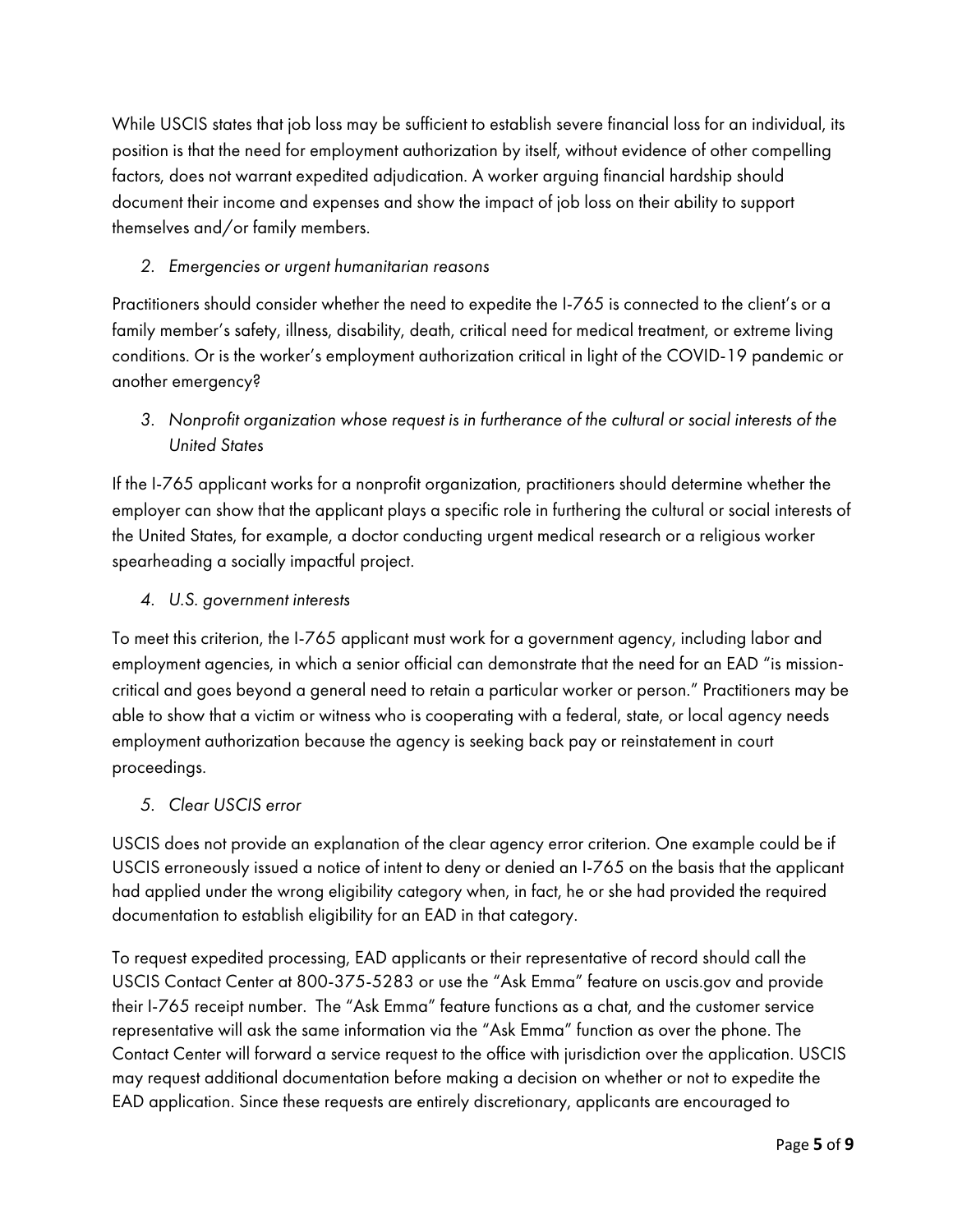articulate the specific expedite criterion(a) they fall into during the course of the call or the chat. They must also be prepared to provide compelling supporting documentation if USCIS requests it.

There are additional details about expedite requests on the USCIS website<sup>[15](#page-5-0)</sup> as well as in the USCIS Policy Manual.<sup>[16](#page-5-1)</sup>

#### ● First time EAD applicants may save time by requesting a Social Security number in the I-765.

In the past, noncitizens had to wait to receive their EAD before they could apply for a Social Security number (SSN) and Social Security card at the Social Security Administration (SSA) office. The I-765 now permits applicants to request that they be assigned an SSN and issued a Social Security card automatically by the SSA if their EAD application is approved. Applicants can make this request on Part 2, Questions 14-17 of the I-765. The SSA will mail the Social Security card to the address listed on the I-765, and EAD recipients should receive the Social Security card within seven business days of receiving the EAD from USCIS.<sup>[17](#page-5-2)</sup> This can save applicants valuable time and avoid the need for an inperson appointment at the SSA office.

Practitioners should explain to clients that they may still use a validly-issued SSN to file tax returns, even if they lose employment authorization and can no longer use it to work.

#### ● Submit a case inquiry as soon as the I-765 has been pending beyond posted processing times.

If the I-765 application remains pending longer than the processing time published on the USCIS website for the relevant service center, applicants can submit a case inquiry.<sup>18</sup> Practitioners should check [USCIS processing times](https://egov.uscis.gov/processing-times/) regularly in order to be able to submit an inquiry as soon as the I-765 receipt date permits. Note that some I-765 applications cannot be adjudicated until the benefit application with which it was concurrently filed is approved, including EADs based on I-821D DACA renewal applications, I-914 applications for T nonimmigrant status, and I-360 VAWA self-petitions.

<span id="page-5-0"></span><sup>15</sup> *See* USCIS, How to Make an Expedite Request, [https://www.uscis.gov/forms/filing-guidance/how-to-make-an-expedite](https://www.uscis.gov/forms/filing-guidance/how-to-make-an-expedite-request)[request.](https://www.uscis.gov/forms/filing-guidance/how-to-make-an-expedite-request)<br><sup>16</sup> See USCIS Policy Manual, Vol. 1, Pt. A, Ch. 5, <u>https://www.uscis.gov/policy-manual/volume-1-part-a-chapter-5.</u>

<span id="page-5-1"></span>

<span id="page-5-2"></span><sup>17</sup> *See* ssa.gov/ssnvisa/ebe.html.

<span id="page-5-3"></span><sup>18</sup> *See* [https://egov.uscis.gov/e-request/displayONPTForm.do.](https://egov.uscis.gov/e-request/displayONPTForm.do)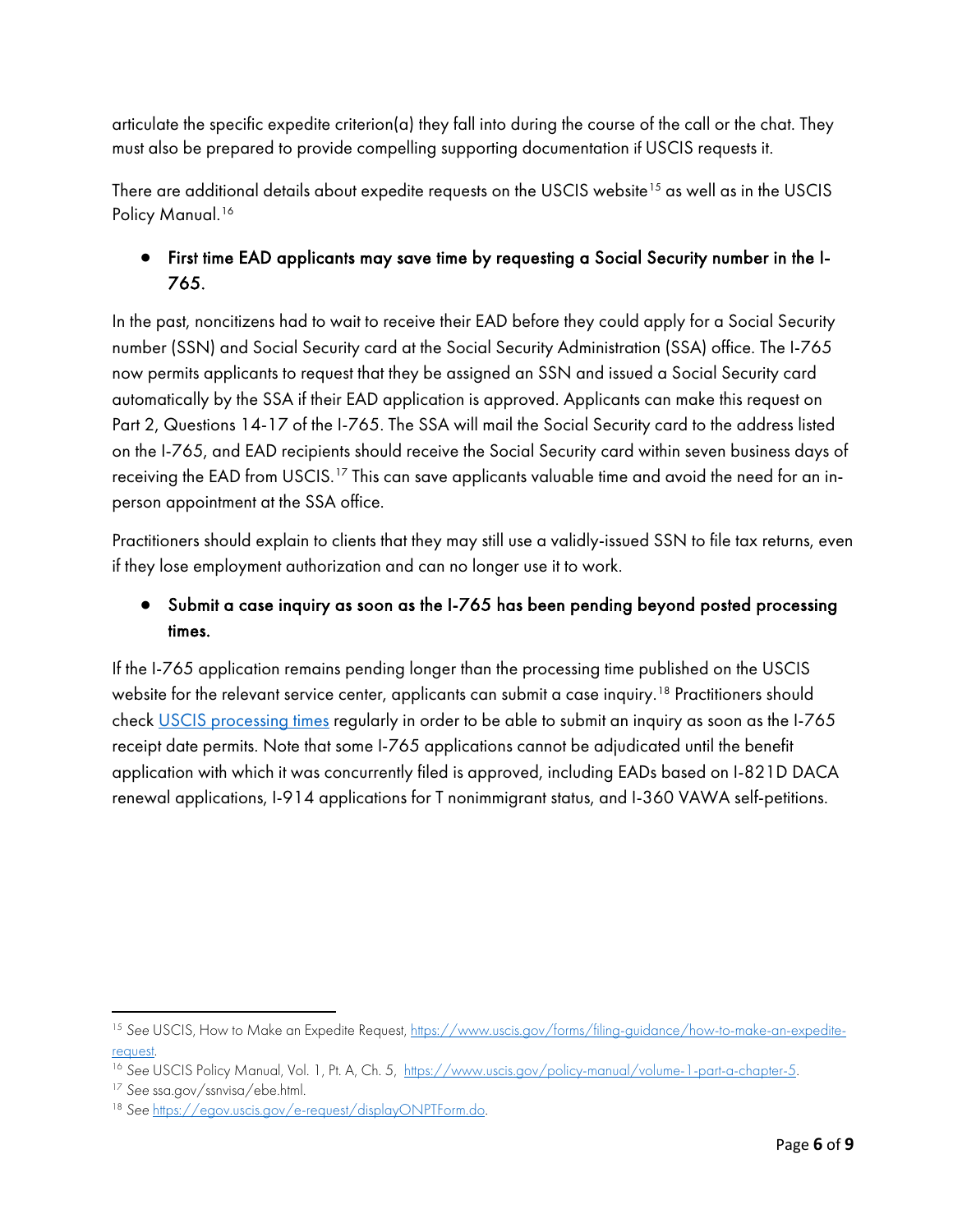Regulations require USCIS to process initial EAD applications filed by asylum applicants in the (c)(8) category within 30 days of filing.<sup>[19](#page-6-0)</sup> These individuals can submit a case inquiry if the I-765 remains pending at 25 days and should follow USCIS guidance.<sup>[20](#page-6-1)</sup>

#### ● Consider USCIS Ombudsman requests, Congressional inquiries, and/or litigation.

If 30 days have passed since a USCIS case inquiry was submitted to USCIS (regardless of response) and the I-765 remains pending, or there are no published processing times for an application type and the application has been pending for more than six months, practitioners may consider making a request for case assistance with the USCIS Ombudsman.<sup>[21](#page-6-2)</sup> However, due to the systemic nature of USCIS processing delays, the Ombudsman's office has stopped assisting with many individual inquiries. These include cases that are within published processing times or those with an expedite request already denied by USCIS. Thus, the Ombudsman's office has become less useful as a way to resolve individual inquiries related to delays.

Another advocacy avenue is to contact the client's member of Congress. Practitioners can make inquiries either through a House representative or one of the two U.S. senators for the applicant's state. Each congressional office has its own protocols and process for making these requests, which are usually spelled out on the congressional representative's website.

A final option is to challenge the delay in court by filing a mandamus action or claim under the Administrative Procedure Act. Note that the American Immigration Lawyers Association has a pending class action, *Kang v. DHS*, challenging USCIS delays in the processing of EADs filed by pending adjustment applicants in category  $(c)(9)$ .<sup>22</sup>

# **Advising Clients About Navigating EAD Issues with Employers and Public Agencies**

● Educate clients about workers' rights.

Practitioners should remind clients that an employer can only reverify employment eligibility in certain circumstances, such as at the time the worker's EAD is set to expire. Once a worker loses work authorization, the employer can terminate their employment. However, it may be unlawful

<span id="page-6-0"></span><sup>&</sup>lt;sup>19</sup> These requirements come from litigation around EAD rules for asylum applicants. Two federal court decisions require USCIS to again process initial EAD applications for all asylum applicants within 30 days of submission of the application, as required by 8 CFR § 208.7(a)(1). *Rosario v. USCIS*, 365 F. Supp. 3d 1156 (W.D. Wash. 2018); *AsylumWorks v. Mayorkas,* 20-cv-3815 (D.D.C. Feb. 7, 2022).

<span id="page-6-1"></span><sup>20</sup> *See* [https://www.uscis.gov/laws-and-policy/other-resources/class-action-settlement-notices-and-agreements/rosario](https://www.uscis.gov/laws-and-policy/other-resources/class-action-settlement-notices-and-agreements/rosario-class-action)[class-action.](https://www.uscis.gov/laws-and-policy/other-resources/class-action-settlement-notices-and-agreements/rosario-class-action) 21 *See* [https://www.dhs.gov/case-assistance.](https://www.dhs.gov/case-assistance) 22 *See* [https://www.immpactlitigation.com/ead-delays-kang-v-dhs/.](https://www.immpactlitigation.com/ead-delays-kang-v-dhs/) 

<span id="page-6-2"></span>

<span id="page-6-3"></span>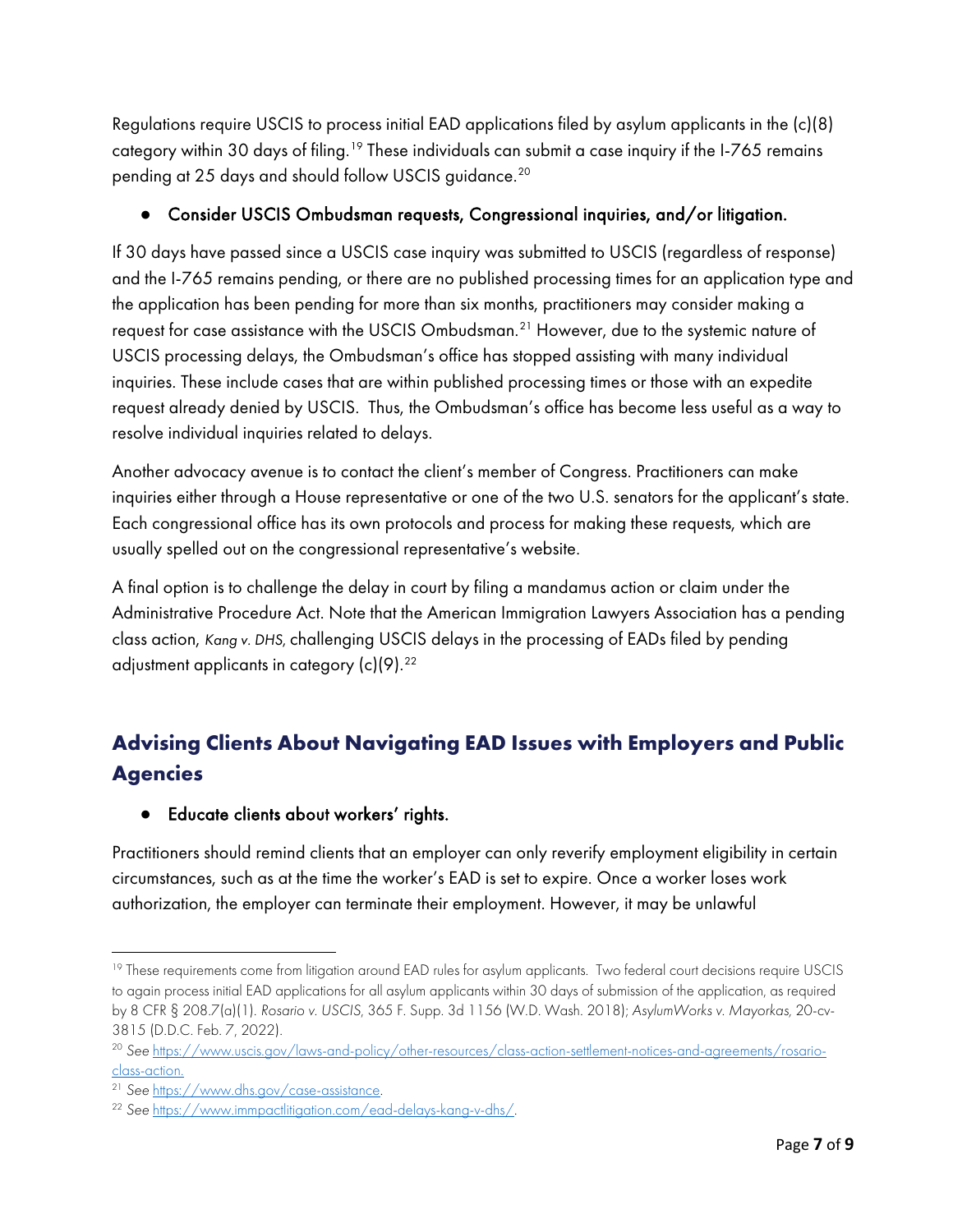discrimination for an employer to selectively reverify an employee's employment eligibility on the basis of their country of origin, citizenship, or type of immigration status.<sup>[23](#page-7-0)</sup> When verifying a worker's employment authorization, employers of any size are not allowed to demand more or different documents than necessary or request specific documentation.[24](#page-7-1) Individuals can report violations or unlawful conduct to the Immigrant and Employee Rights Section of the U.S. Department of Justice. See additional discussion below. Some workers belonging to a union may also be protected through Collective Bargaining Agreements and should contact their union representative or counsel to discuss their rights in these situations.

#### ● Offer to connect with a client's employer or relevant government agency.

Employers, in addition to departments of motor vehicles and other public agencies, may benefit from an advocate's willingness to explain when a client may remain employment authorized under the law, even with an EAD that is expired on its face. For example, employers may not understand that certain TPS recipients have received automatic extensions of their TPS and related employment authorization and can continue to work legally despite an expired EAD.

In some situations, a worker whose employment authorization has lapsed may be able to negotiate with their employer for a temporary leave of absence until they regain work authorization.

#### ● Encourage both clients and employers to contact the Immigrant and Employee Rights Section of the U.S. Department of Justice.

The Immigrant and Employee Rights (IER) Section of the U.S. Department of Justice operates a free hotline for employers and another one for workers and can help solve issues regarding the I-9 requirements, E-Verify/SAVE, EAD auto-extensions, background checks, and SSN requirements.

For example, a U nonimmigrant may have filed a timely application for adjustment of status under INA § 245(m) but has not yet received her (c)(9) EAD. Her employer has refused to accept her I-94 and I-485 receipt notice as proof of her continued work authorization and threatened to fire her. A call from the IER may convince this employer that the employee's U status is automatically extended until adjudication of the pending adjustment and she remains work-authorized incident to status.

Employers or employees can call IER anonymously, and the agency will reach out to employers over email or phone. The hotlines are open Monday through Friday from 9 a.m. to 5 p.m. ET, are accessible in English and Spanish, and have a language line for interpretation to other languages. The employer hotline is 1-800-255-8155 and the worker hotline is 1-800-255-7688. More details are available at: [https://www.justice.gov/crt/immigrant-and-employee-rights-section.](https://www.justice.gov/crt/immigrant-and-employee-rights-section)

<span id="page-7-1"></span><span id="page-7-0"></span><sup>23</sup> *See* 8 U.S.C. § 1324b(a). 24 *See* 8 U.S.C. § 1324b(a)(6).